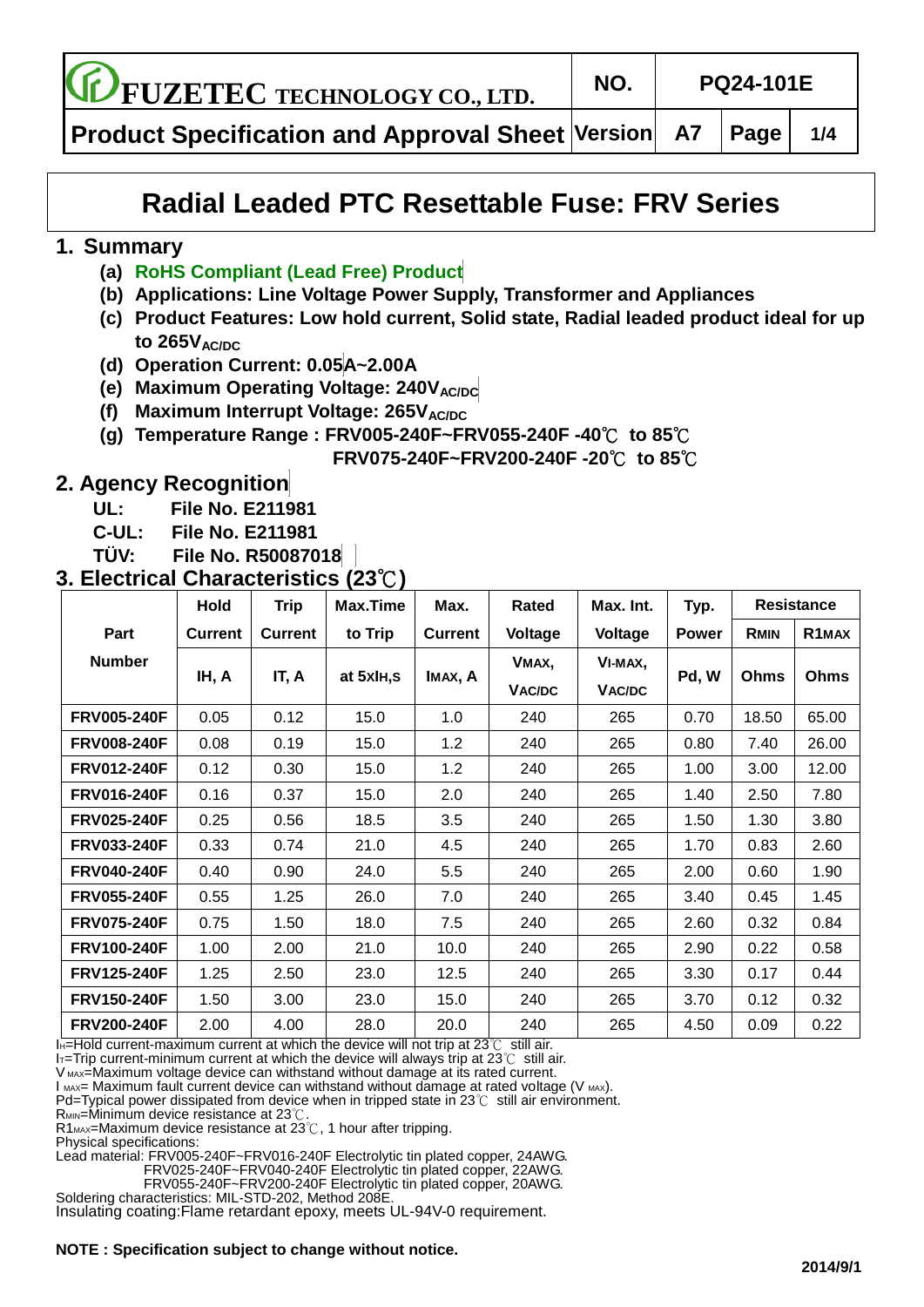### **4. Production Dimensions (millimeter)**









**Fig.1 Fig.2 Fig.3 Fig.4** Lead Size: 24AWG Lead Size: 22AWG Lead Size: 20AWG Lead Size: 20AWG<br>20.51 mm Diameter **Q 0.65 mm Diameter Q 0.81 mm Diameter** Q 0.81 mm Diameter **Φ 0.51 mm Diameter Φ 0.65 mm Diameter Φ 0.81 mm Diameter Φ 0.81 mm Diameter Part Number Figure A B C D E F Maximum Maximum Typical Minimum Maximum Typical FRV005-240F** 1 8.3 10.7 5.1 7.6 3.8 1.6 **FRV008-240F** 1 8.3 10.7 5.1 7.6 3.8 1.6 **FRV012-240F** 1 8.3 1 10.7 5.1 7.6 3.8 1 1.6 **FRV016-240F** 1 9.9 12.5 5.1 7.6 3.8 1.6 **FRV025-240F** 2 9.6 17.4 5.1 7.6 3.8 1.8 **FRV033-240F** 2 11.4 16.5 5.1 7.6 3.8 1.8 **FRV040-240F** 2 11.5 19.5 3.1 7.6 3.8 1.8 **FRV055-240F** 3 14.0 21.7 5.1 7.6 4.1 4.1 1.9 **FRV075-240F** 3 11.5 23.4 5.1 7.6 4.8 1.9 **FRV100-240F** 4 18.7 24.4 10.2 7.6 5.1 5.1 1.9 **FRV125-240F** 4 21.2 27.4 10.2 7.6 5.3 1.9 **FRV150-240F** 4 23.4 30.9 10.2 7.6 5.3 1.9 **FRV200-240F** 3 24.9 33.8 10.2 7.6 6.1 5.1 1.9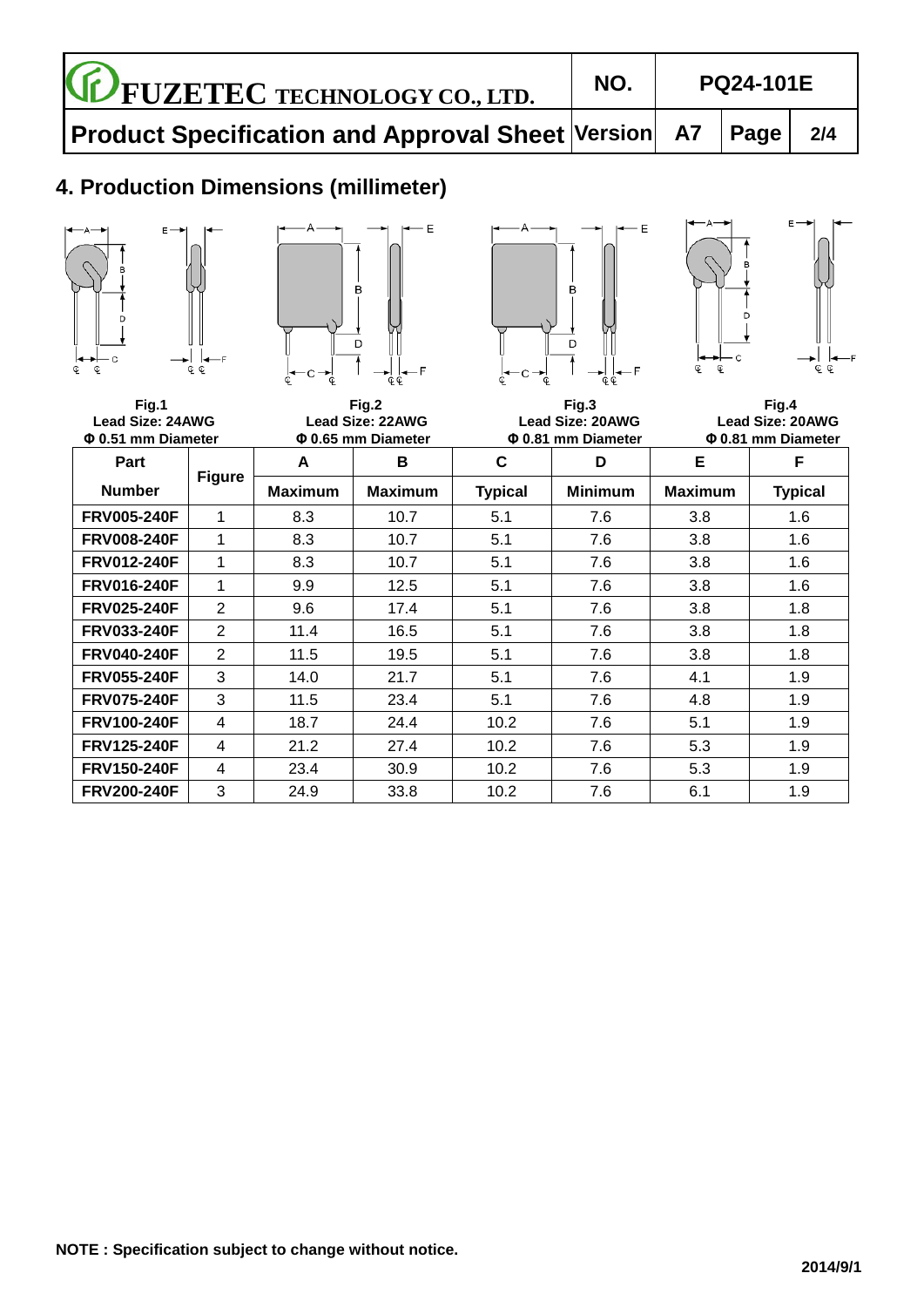| <b>CE FUZETEC TECHNOLOGY CO., LTD.</b>                          | NO. | <b>PQ24-101E</b> |  |     |
|-----------------------------------------------------------------|-----|------------------|--|-----|
| <b>Product Specification and Approval Sheet Version A7 Page</b> |     |                  |  | 3/4 |

## **5. Thermal Derating Curve**



# **6. Typical Time-To-Trip at 23**℃

**A= FRV005-240F B= FRV008-240F FRV SeriesC= FRV012-240F D= FRV016-240F A B C D E FG HI J KL M** 1000 **E= FRV025-240F F= FRV033-240F G= FRV040-240F H= FRV055-240F** 100 **I= FRV075-240F J= FRV100-240F K= FRV125-240F L=FRV150-240F** Time-to-trip (S) **Time-to-trip (S)** 10 **M= FRV200-240F** 1 0.1 0.01 0.1 1 10 100 **Fault current (A)**

**NOTE : Specification subject to change without notice.**